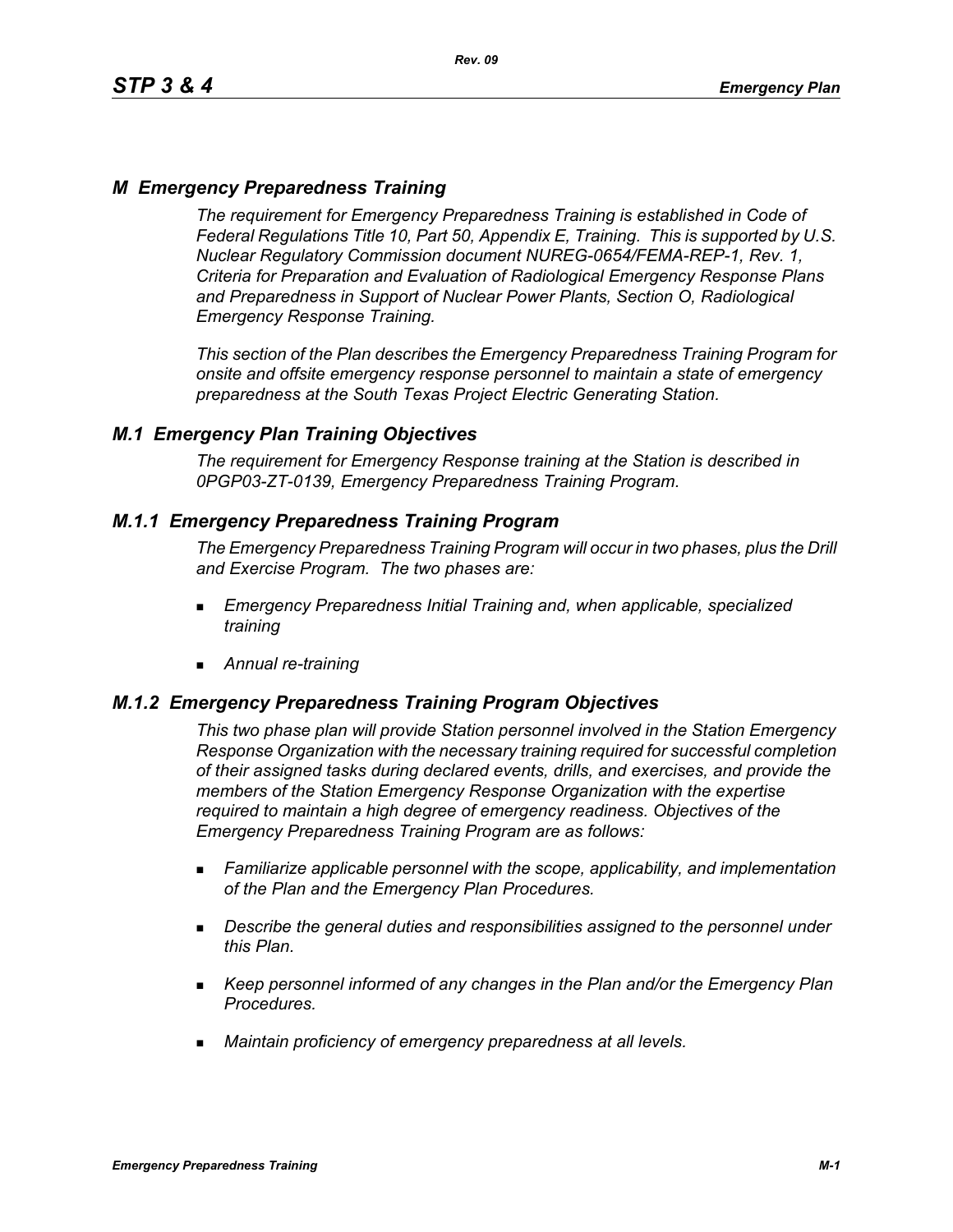# *M.1.3 Emergency Preparedness Training Program Content*

*To meet these objectives, the Emergency Preparedness Training Program will include, but is not limited to the following:*

- *General content of the Plan and procedures*
- *Location of emergency equipment and supplies*
- *Names, locations, and functions of the emergency response facilities*
- *Use of Station communication systems*
- *Personnel accountability, assembly, and evacuation*

### *M.2 Overall Responsibility - Emergency Plan Training*

*The overall responsibility for assignment of Emergency Preparedness Training lies with the Supervisor, Emergency Response as described in approved Plant Procedures.*

## *M.2.1 Emergency Response Facility Managers*

*Each Emergency Response Facility Manager is responsible to ensure the personnel within their facility receive the training required to attend their duties in the Station Emergency Response Organization. Personnel assigned Station Emergency Response Organization duties are responsible to become familiar with their emergency response duties and responsibilities.*

#### *M.2.2 Emergency Response Organization Personnel*

*All Station Emergency Response Organization personnel are not required to have the in-depth training that is required of those personnel who will be in a management position during a declared event. However, cross-training is allowed.*

#### *M.2.3 Annual Retraining*

*Annually, Station personnel shall re-qualify for their position. The requalification may be accomplished by either classroom instruction or through the drill and exercise program by being a participant, mentor, coach, evaluator, or controller, but not as an observer. Multiple assignees to a given key Emergency Response Organization position may receive credit for the same drill if their participation is a meaningful and thorough opportunity to gain proficiency in the assigned position.*

## *M.2.4 Computer Based Training*

*Computer Based Training (CBT) is an acceptable equivalent method for classroom refresher training.*

#### *M.2.5 New Personnel Training*

*New personnel assigned to the Station shall attend applicable Emergency Plan Training prior to assuming any Emergency Response Organization position.*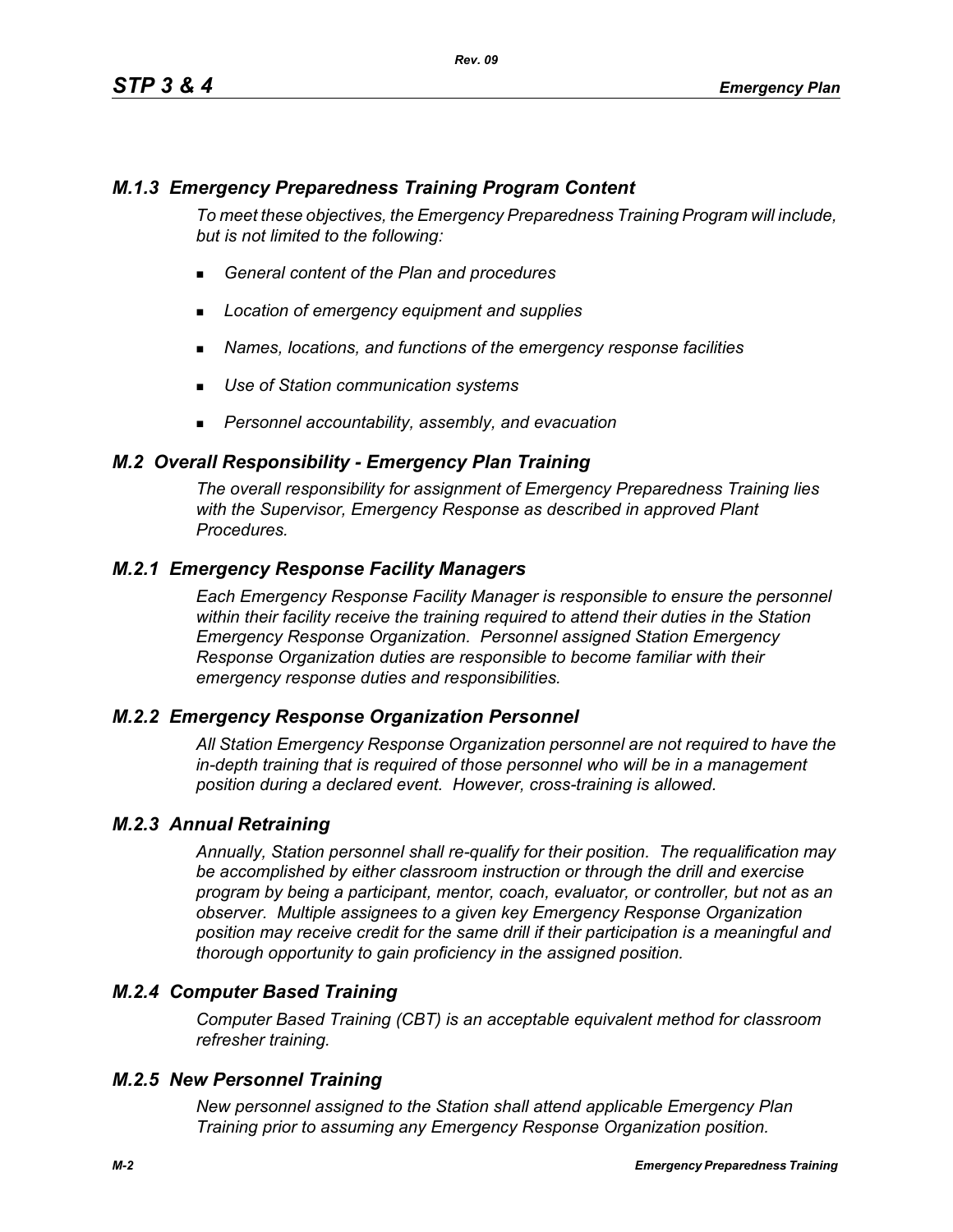# *M.3 Emergency Plan Training*

*Emergency Plan Training shall consist of in-depth knowledge in those areas where Emergency Response Organization personnel have specific duties and responsibilities in implementing the Emergency Plan. The training that each member of the Emergency Response Organization is required to have is provided in approved Plant Procedures. As a minimum, all Station Emergency Response Organization personnel shall receive Emergency Preparedness Initial training.*

- *M.3.1 Emergency Plan Training is developed as a joint effort between the Nuclear Training Department and the Emergency Response Division.*
- *M.3.2 Emergency Plan Training Program lesson plans are developed using applicable guidance from the systematic approach to training process.*
- *M.3.3 Formal training shall be subject to verification by examination. Examinations are derived from approved examination questions using the terminal and enabling objectives identified in the lesson plans.*

# *M.4 Specialized Emergency Plan Training Content*

## *M.4.1 Specialized training shall be conducted to cover the following topics:*

- *Offsite Dose Calculations*
- *Emergency Communications*
- *ICS/ERFDADS/PICS Operation*
- *Offsite Field Teams*
- *Emergency Medical Care*

#### *M.5 Non-Emergency Response Organization Personnel Emergency Plan Familiarization*

*Station personnel not assigned Station Emergency Response Organization duties (non-essential personnel) shall be trained to respond to emergency alarms.*

## *M.6 Specialized Training Methods*

*Training for Station Emergency Response Organization personnel shall include formalized classroom training, examinations, or involvement in the Drill and Exercise Program. It is the intent of this training program to qualify Station Emergency Response Organization personnel in the requirements of the Station Emergency Plan and Procedures. Training is accomplished by two means of instruction.*